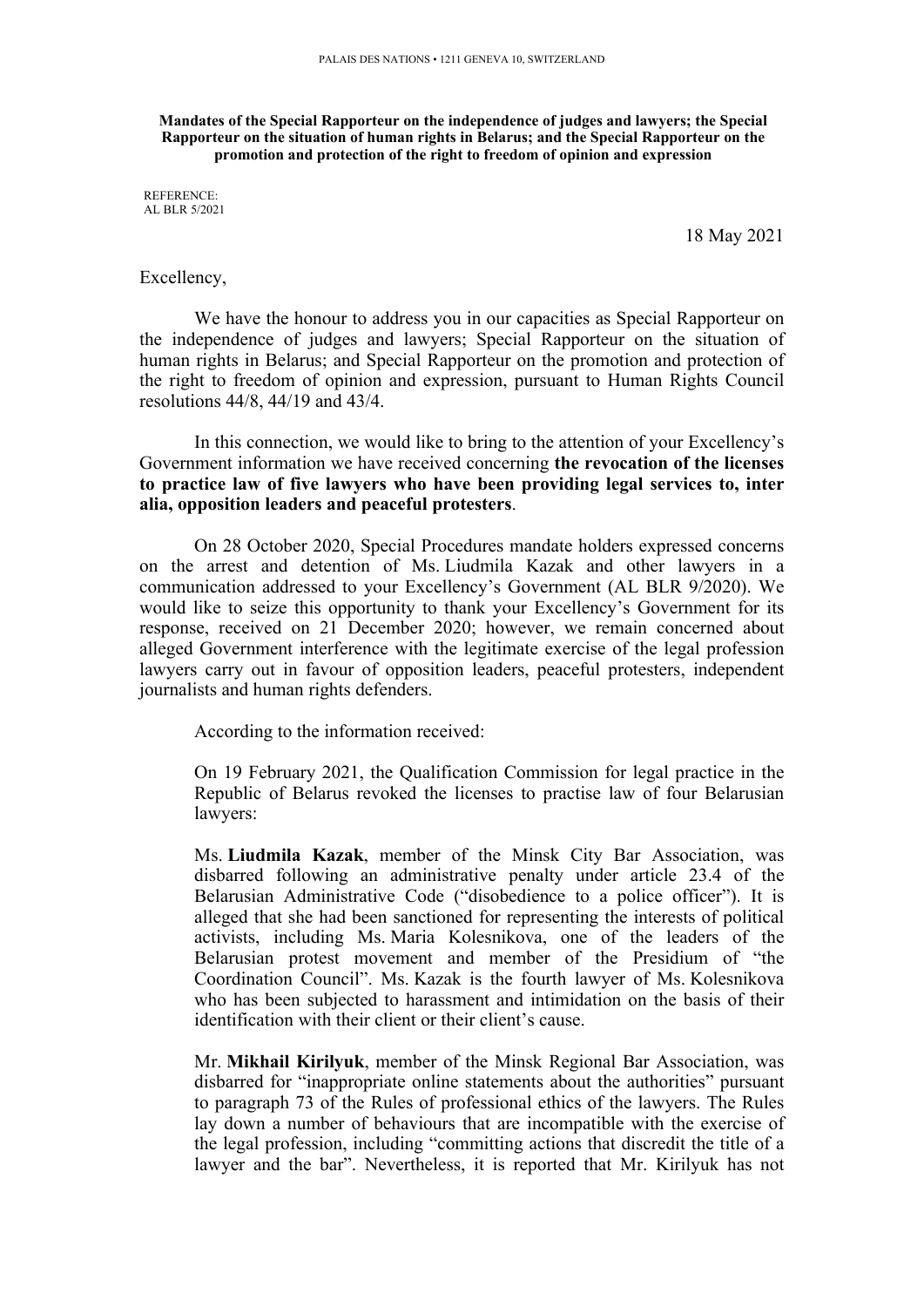committed any actions set forth in this provision.

Mr. **Maksim Konon**, member of the Minsk Regional Bar Association, was disbarred following his sentencing to administrative detention pursuan<sup>t</sup> to article 23.34 (1) of the Belarusian Administrative Code, for his alleged participation in <sup>a</sup> protest in Braslav.

Mr. **Kanstantsin Mikhel**, member of the Minsk Regional Bar Association, was disbarred following his sentencing to administrative detention pursuan<sup>t</sup> to article 23.34 (1) of the Belarusian Administrative Code for his alleged involvement in mass gatherings.

On 24 February 2021, the Disciplinary Committee of the Minsk City Bar Association decided to revoke the license to practice law of Mr. **Vladimir Sozonchuk**. Mr. Sozonchuk was disbarred pursuan<sup>t</sup> to paragraph 73 of the Rules of professional ethics of the lawyers allegedly for criticising national authorities and creating obstacles to other lawyers in the exercise of their professional duties. Mr Sozonchuk is defending, among others, <sup>a</sup> political opposition leader and <sup>a</sup> well-known video blogger.

It is alleged that the Qualification Commission is not an independent body established by the legal profession. It is composed of <sup>a</sup> majority of members from the executive branch of power, and only two out of its 13 members are lawyers. 1

It is also alleged that during the procedure before the Qualification Commission, the defendants – who had been allowed to defend themselves in person or through <sup>a</sup> lawyer of their choice – had the right to take the floor, but were interrupted or halted on several occasions by the Deputy Minister. According to the information received, the procedure before the Qualification Commission was not in compliance with international standards on disciplinary proceedings against lawyers, which provide that the defendant shall have the right to <sup>a</sup> fair hearing.

The lawyers have appealed the decision taken by the collegium before the judicial authority. However, there are no recent cases of lawyers who have been reinstated after successfully challenging the decision of the Qualification Commission before national courts. Therefore, it appears unlikely that the judiciary reverts the decision of the collegium.

According to national legislation, it appears that lawyers must undergo <sup>a</sup> requalification procedure before the Qualifications Commission of the Ministry of Justice every 5 years, or upon the recommendation of the Minister of Justice or his deputy whenever "facts indicating the lawyer'<sup>s</sup> insufficient qualification be revealed".

<sup>&</sup>lt;sup>1</sup> According to article 14.2 of the Law of 30 December 2011 "On the Bar and Advocate Activity in the Republic of Belarus", the Qualification Commission consists of: the Deputy Minister of Justice of the Republic of Belarus, who presides the Commission; the Chairman of the Belarusian Republican Bar Association; one representative of the territorial bar associations; one representative of the Supreme Court of Belarus; one representative of the Prosecutor General'<sup>s</sup> Office of the Republic of Belarus; one representative of other State bodies; five representatives from the Ministry of Justice of the Republic of Belarus; and two representatives from scientific organizations.: <https://rka.by/about/zakon-respubliki-belarus/>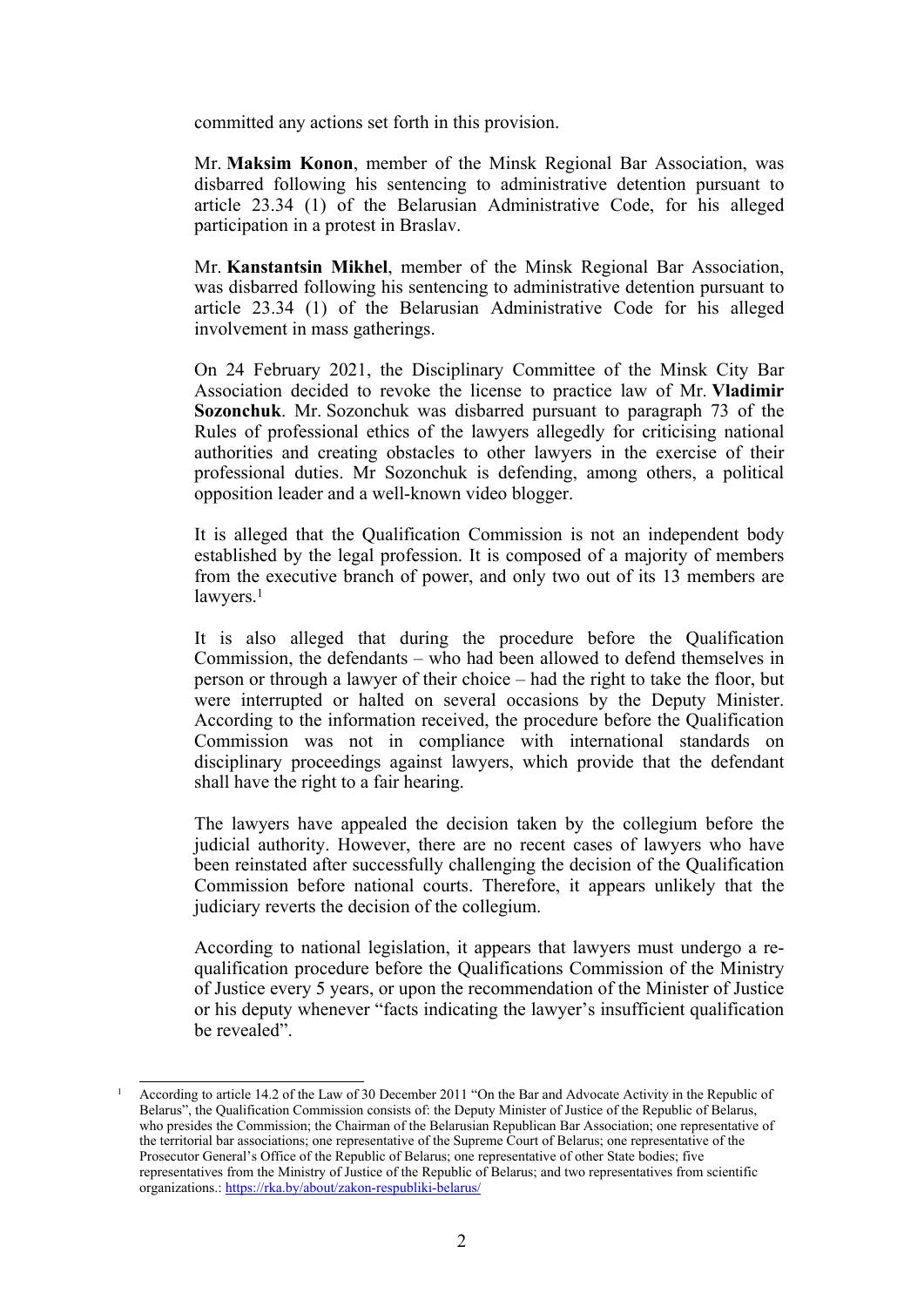In this regard, it has been brought to our attention that between 24 and 31 March 2021, seven more lawyers who were defending people involved in protest marches have been disbarred after failing the recertification procedure:

- 6 Mr. **Andrey Bartashevich**, <sup>a</sup> member of the Minsk City Bar Association, has been working in the legal field for 25 years, specialising in labour, corporate and civil law. He has openly expressed his views on politically-sensitive cases. On 24 March 2021, Mr. Bartashevich was disbarred by the Qualification Commission for showing "<sup>a</sup> low level of knowledge of the current legislation, which indicated his insufficient qualification".
- 6 Mr. **Vladislav Filipovich**, <sup>a</sup> member of the Minsk City Bar Association, has been working as <sup>a</sup> lawyer for 5 years, specialising in civil, family and criminal law. In 2020, he defended two local residents who had been arrested following <sup>a</sup> clash with riot police in Maladzyechna and subsequently sentenced to three years of prison for opposing resistance to the police. On 24 March 2021, Mr. Filipovich was disbarred at an extraordinary meeting of the Qualification Commission for "showing <sup>a</sup> low level of knowledge of the current legislation, which indicated his insufficient qualification".
- c Mr. **Sergey Pichukh**, <sup>a</sup> member of the Minsk City Bar Association, was disbarred on 24 March 2021 for an administrative offence relating to the violation of the established procedure for holding rallies. Following an extraordinary meeting of the Qualification Commission, the Ministry of Justice announced that Mr. Pichukh'<sup>s</sup> behaviour amounted to <sup>a</sup> misdemeanor incompatible with the title of <sup>a</sup> lawyer, and discredited the title of <sup>a</sup> lawyer and the legal profession as <sup>a</sup> whole.
- e Ms. **Elena Shinkarevich**, <sup>a</sup> member of the Minsk City Bar Association, has practiced law for 12 years, specialising in labour, corporate and civil law. Recently, she represented an IT worker charged for participating in an unauthorised mass event in <sup>a</sup> very controversial case. On 24 March 2021, Ms. Shinkarevich was disbarred at an extraordinary meeting of the Qualification Commission for "showing <sup>a</sup> low level of knowledge of the current legislation, which indicated her insufficient qualification".
- e Mr. **Sergey Zikratsky** has been <sup>a</sup> member of the Minsk City Bar Association for 16 years, defending the interests of mass-media companies, advertising agencies, and internet projects. In 2020, he represented <sup>a</sup> number of journalists and press companies in highlypoliticised cases before administrative and criminal courts. On 31 March 2021, Mr. Zikrastky was disbarred for making comments on media that, according to the Ministry of Justice and the Qualification Commission, were incompatible with national legislation on the exercise of legal profession and reflected an improper performance of his professional duties. On 3 May 2021, Mr. Zikratsky left Belarus for fear of further repressions.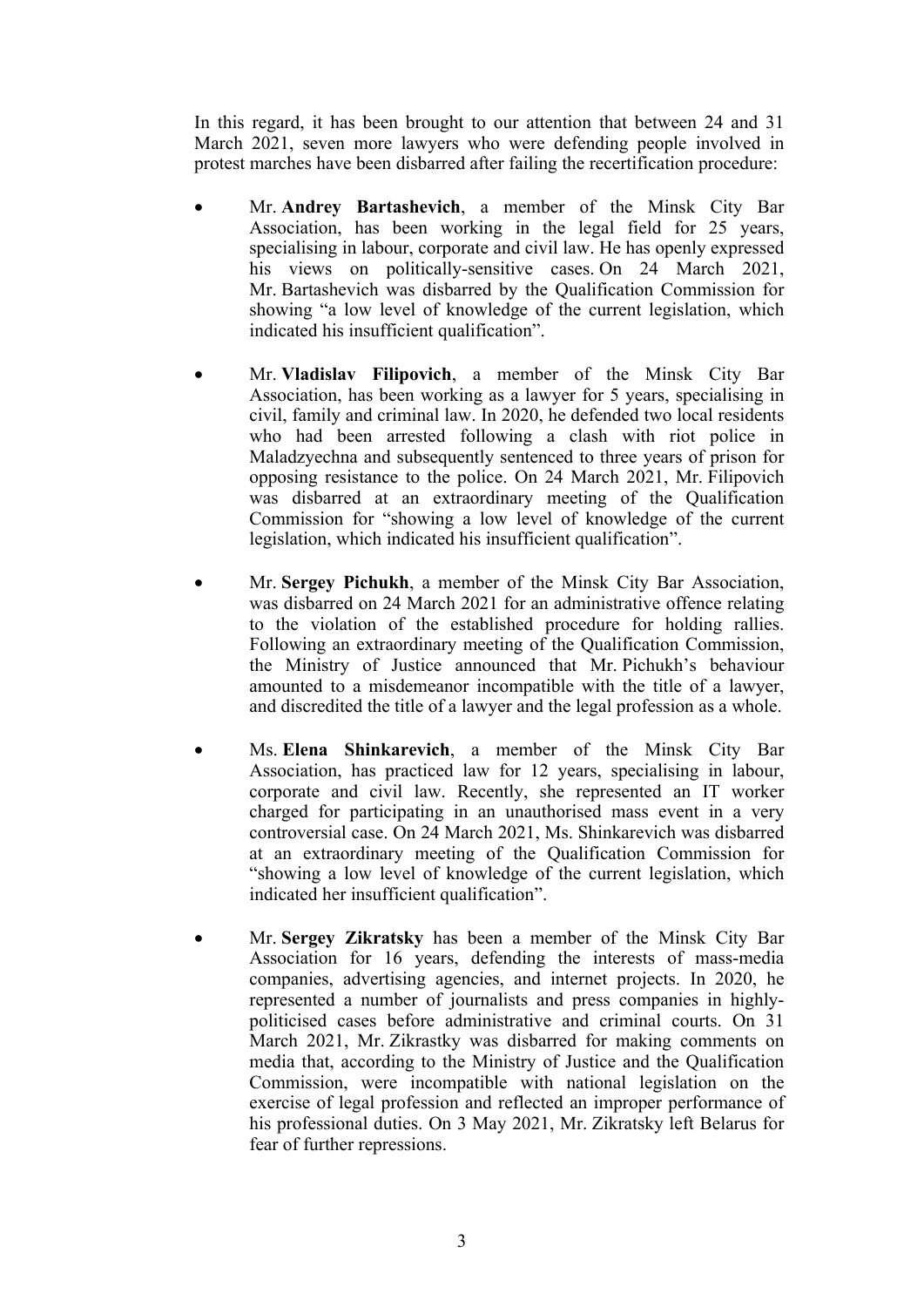- 6 Ms. **Olga Baranchik**, <sup>a</sup> former chairperson of the Disciplinary Committee of the Minsk Regional Bar, has worked in the legal profession for 25 years. She was disbarred at an extraordinary meeting of the Qualification Commission for her "inability […] to fulfill her professional duties due to insufficient qualification".
- e Mr. **Boris Leskovsky**, also an experienced lawyer, failed the recertification exam, apparently as retribution for his involvement in protest marches. For his involvement in the protest, he was detained and later sentenced to administrative arrest.

It is reported that the alleged facts described above are not isolated, and that several lawyers providing legal suppor<sup>t</sup> in politically-sensitive cases, including those who defend prominent opposition figure and human rights defenders, face various forms of intimidation and harassment, including arbitrary arrest and disbarment. We have received information about other lawyers who have been subject to such interference as <sup>a</sup> result of the legitimate exercise of the legal profession. These cases will be brought to your Excellency'<sup>s</sup> Government attention once we receive the consent from the alleged victims.

In AL BLR 9/2020, <sup>a</sup> number of Special Procedures mandate holders expressed concern over the disbarment, on 15 October 2020, of Mr. Aleksandr Pylchenko, member of the Minsk City Bar Association for over 30 years and legal adviser to <sup>a</sup> number of political figures, including Ms. Kolesnikova.

In a recent report on the situation of human rights in Belarus,<sup>2</sup> the United Nations High Commissioner for Human Rights noted that in Belarus, lawyers defending politically sensitive cases or cases involving human rights violations have been under pressure, harassed and intimidated for exercising their professional activities, and face disbarment or disciplinary sanctions by the Bar Association, which lacks independence and over which the Ministry of Justice exercises broad control.

While we do not want to prejudge the accuracy of these allegations, we express our serious concerns at the revocation of the licenses to practise law of the five lawyers referred to above, which seems to be in direct correlation with the legal services they provide to, inter alia, opposition leaders and peaceful protesters. If confirmed, the events described above would amount to <sup>a</sup> serious breach of <sup>a</sup> number of international and regional standards relating to the free and independent exercise of the legal profession.

According to these standards, States must pu<sup>t</sup> in place all appropriate measures to ensure that lawyers are able to perform all of their professional functions without intimidation, hindrance, harassment or improper interference. In particular, States must ensure that lawyers are not subject to, or threatened with, prosecution or any administrative, economic or other sanctions for any action taken in accordance with recognised professional duties, standards and ethics. International and regional standards also expressly prohibit the identification of lawyers with their clients or their clients' causes in the discharge of their professional duties.

 $\overline{2}$ Situation of human rights in Belarus in the context of the 2020 presidential election, Report of the United Nations High Commissioner for Human Rights, A/HRC/4.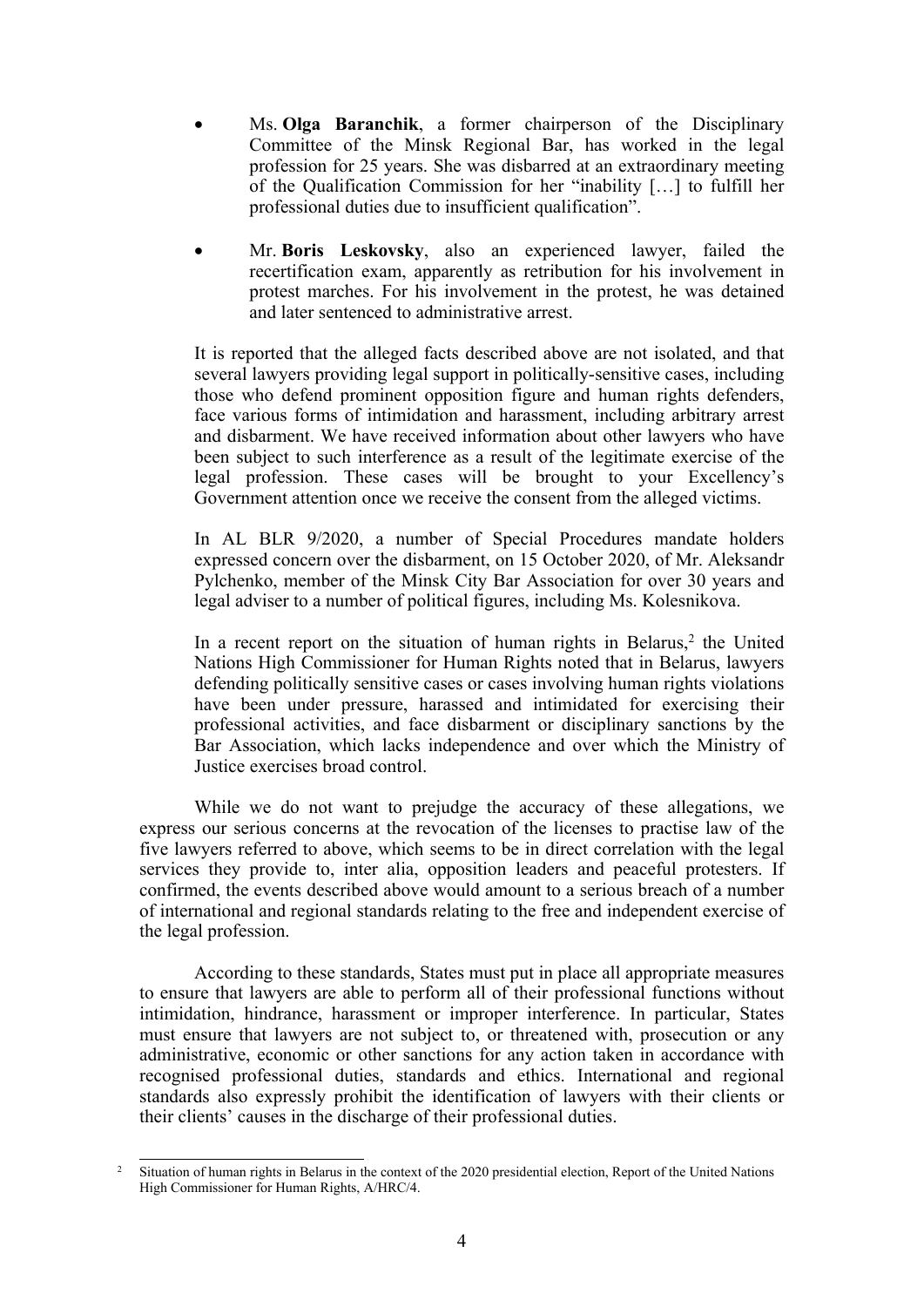In relation to the right to freedom of expression, international standards provide that like other citizens, lawyers are entitled to freedom of expression, association and assembly, and have the right to take par<sup>t</sup> in public discussion of matters concerning the law, the administration of justice and the promotion and protection of human rights. In exercising these rights, lawyers shall always conduct themselves in accordance with the law and the recognized standards and ethics of the legal profession. In this regard, we are concerned that some of the charges brought up against the aforementioned lawyers may not be in line with international norms and standards related to the exercise of fundamental freedoms by lawyers.

Concerning the disbarment of lawyers as <sup>a</sup> result of the re-qualification procedure, we are concerned that according to national legislation, Belarusian lawyers must undergo requalification at the Qualifications Commission of the Ministry of Justice every 5 years, or upon the recommendation of the Minister of Justice or his deputy whenever "facts indicating the lawyer'<sup>s</sup> insufficient qualification be revealed". Given the legal uncertainty of such concepts, we are concerned that the process of launching an impromptu re-qualification procedure is being used to harass, intimidate and ultimately disbar lawyers, not due to their insufficient professionalism, but because they are working on political sensitive cases, and defending the freedom of expression and peaceful assembly of people with dissenting views.

We are extremely concerned that the situation of lawyers in Belarus may be exacerbated by the fact that no independent bar association exists in the country. Without the protection provided by an independent bar association, lawyers are extremely vulnerable to attack and to restrictions on their independence, especially from State authorities. In places where bar associations are controlled by the State, lawyers often become the target of attacks from the very organizations that should be protecting them. Such attacks most often take the form of groundless or arbitrary suspension to practice or disbarment, and are frequently accompanied by further restrictions, including arbitrary detention and prosecution. Silencing and/or controlling bar associations not only poses grea<sup>t</sup> risks to the legal community, but also has an adverse impact on the rule of law and the ability of ordinary people to defend their human rights.

In connection with the above alleged facts and concerns, please refer to the **Annex on Reference to international human rights law** attached to this letter which cites international human rights instruments and standards relevant to these allegations.

As it is our responsibility, under the mandates provided to us by the Human Rights Council, to seek to clarify all cases brought to our attention, we would be grateful for your observations on the following matters:

- 1. Please provide any additional information and/or comment(s) you may have on the above-mentioned allegations.
- 2. Please provide detailed information on the facts that led to the revocation of the licenses to practice law of the five lawyers referred to above, and explain how their disbarment may be regarded as compatible with Belarus' obligations under article 14, 19, 21 and 22 of the International Covenant on Civil and Political Rights.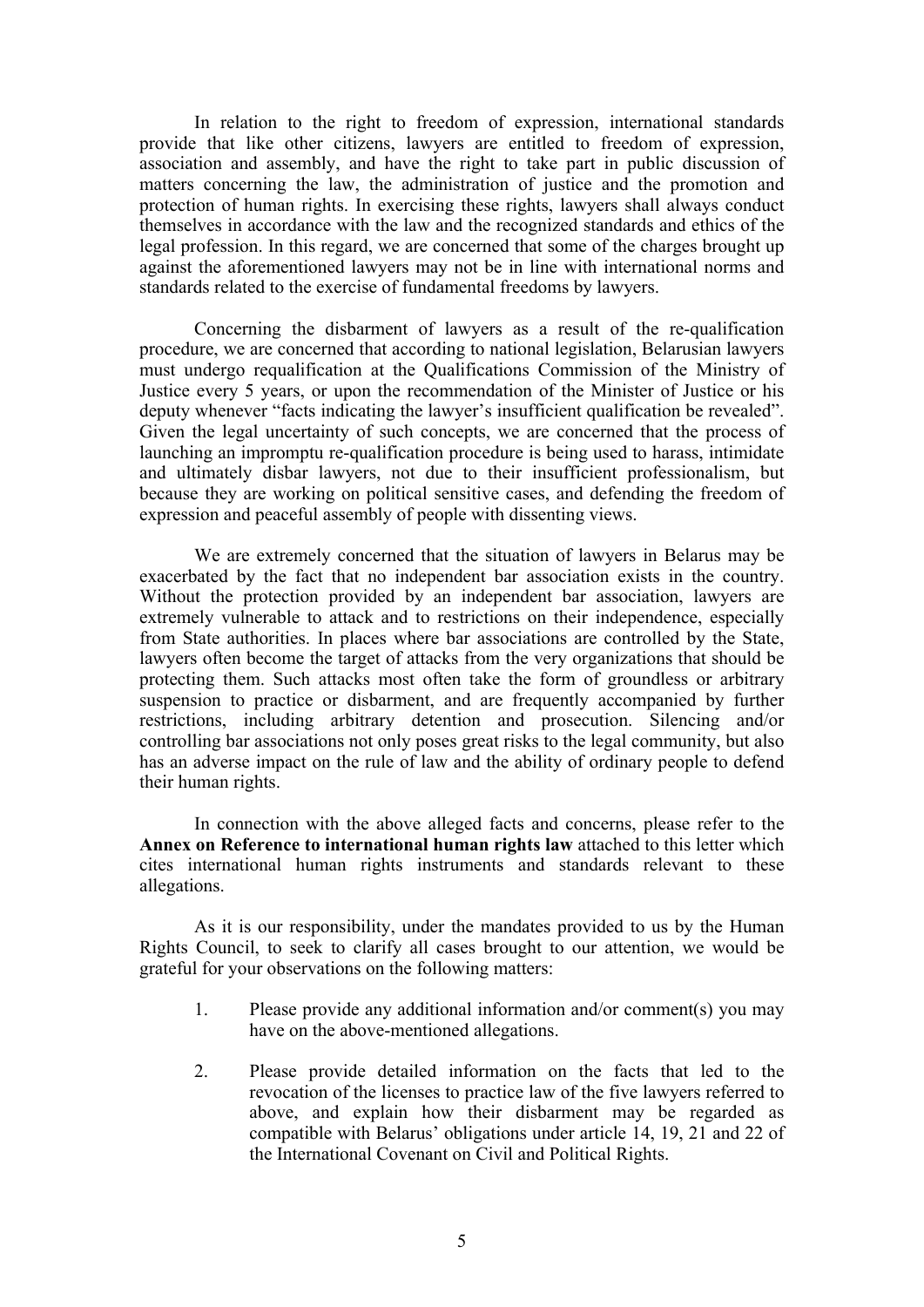- 3. Please provide detailed information on the composition and functioning of the Minsk City Bar Association, explain its relationship with the Qualification Commission for legal practice in the Republic of Belarus, and explain to what extent they can be regarded as independent disciplinary bodies established by the legal profession.
- 4. Please provide detailed information on the disciplinary procedure that led to the disbarment of the five lawyers, and explain to what extent this procedure could be regarded as an appropriate and fair procedure previously established by law. Were the defendants granted the right to <sup>a</sup> fair trial, including the right to defend themselves in person or through <sup>a</sup> lawyer of their choice?
- 5. Please provide detailed information on the re-qualification procedure before the Qualifications Commission of the Ministry of Justice, and explain how it can be regarded as being consistent with international standards relating to the free and independent exercise of the legal profession.
- 6. Please provide detailed information on the legislative and other measures adopted by Belarus to ensure that lawyers able to perform all of their professional functions without intimidation, hindrance, harassment or improper interference (Principle 16 (a) of the Basic Principles on the Role of Lawyers) and to preven<sup>t</sup> that they are subject to, or be threatened with, prosecution or administrative, economic or other sanctions as <sup>a</sup> result of their identification with their clients or their clients' causes as <sup>a</sup> result of discharging their functions (Principle 18).

We would appreciate receiving <sup>a</sup> response within 60 days. Passed this delay, this communication and any response received from your Excellency'<sup>s</sup> Government will be made public via the communications reporting [website](https://spcommreports.ohchr.org/). They will also subsequently be made available in the usual repor<sup>t</sup> to be presented to the Human Rights Council.

While awaiting <sup>a</sup> reply, we urge that all necessary interim measures be taken to halt the alleged violations and preven<sup>t</sup> their re-occurrence and in the event that the investigations suppor<sup>t</sup> or sugges<sup>t</sup> the allegations to be correct, to ensure the accountability of any person(s) responsible for the alleged violations.

Please accept, Excellency, the assurances of our highest consideration.

Diego García-Sayán Special Rapporteur on the independence of judges and lawyers

Anaïs Marin Special Rapporteur on the situation of human rights in Belarus

## Irene Khan

Special Rapporteur on the promotion and protection of the right to freedom of opinion and expression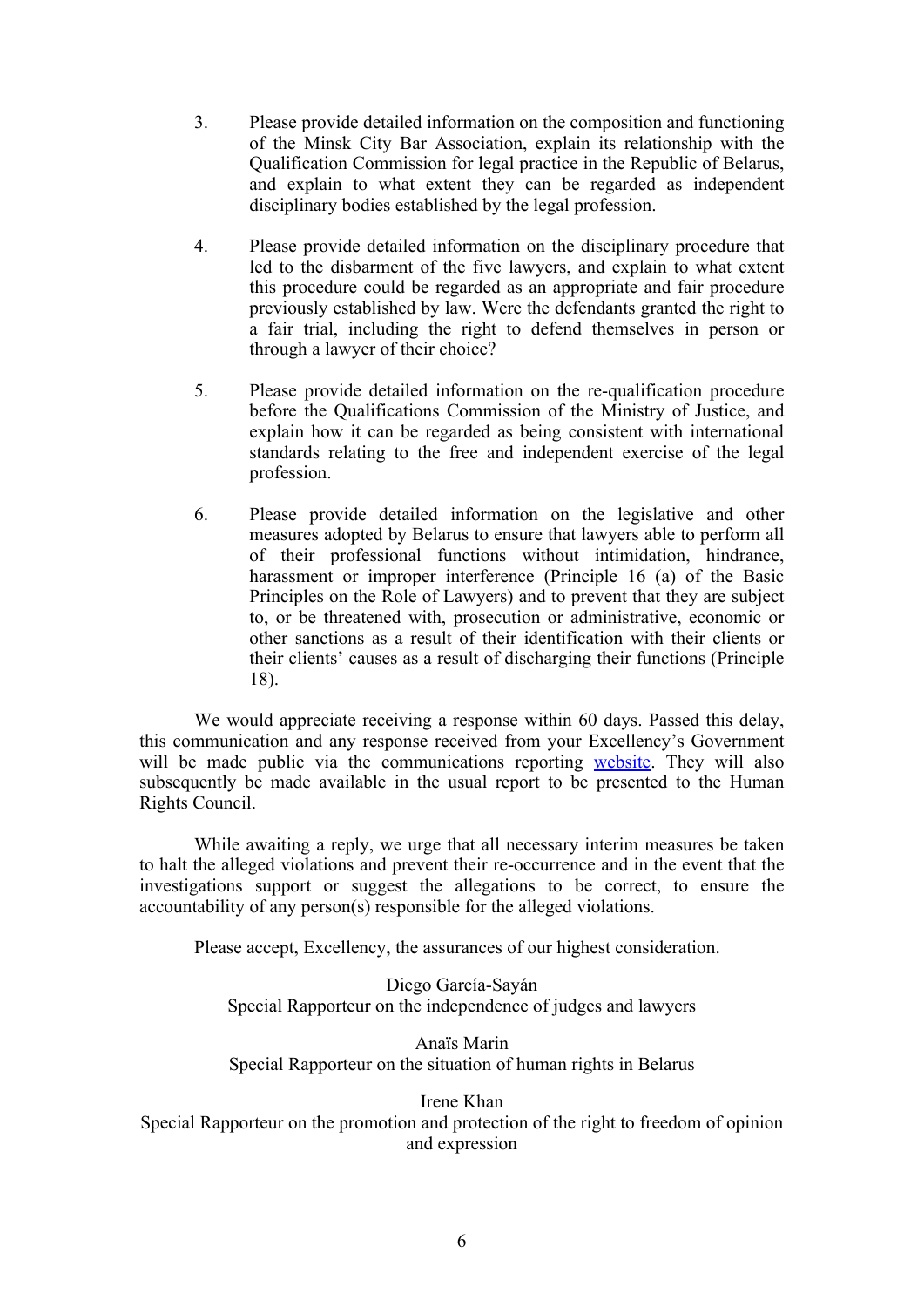## **Annex**

## **Reference to international human rights law**

In connection with above alleged facts and concerns, I would like to draw your attention to the International Covenant on Civil and Political Rights (ICCPR), ratified by Belarus on 12 November 1973, and to the Basic Principles on the Role of Lawyers.

Article 14 provides <sup>a</sup> set of contain procedural guarantees that must be made available to persons charged with <sup>a</sup> criminal offence, including the right of accused persons to have access to, and communicate with, <sup>a</sup> counsel of their own choosing.

In its General Comment No. 32 (2007), the Human Rights Committee explained that the right to communicate with counsel enshrined in article 14 (3) (b) requires that the accused is granted promp<sup>t</sup> access to counsel. Counsel should be able to meet their clients in private and to communicate with the accused in conditions that fully respec<sup>t</sup> the confidentiality of their communications. She should also be able "to advise and to represen<sup>t</sup> persons charged with <sup>a</sup> criminal offence in accordance with generally recognised professional ethics without restrictions, influence, pressure or undue interference from any quarter" (CCPR/C/GC/32, para. 34).

I would also like to refer your Excellency'<sup>s</sup> Government to the Basic Principles on the Role of Lawyers, adopted by the Eighth United Nations Congress on the Prevention of Crime and the Treatment of Offenders (Havana (Cuba), 27 August-7 September 1990).

Principle 16 requires governments to take all appropriate measures to ensure that lawyers are able to perform all of their professional functions without intimidation, hindrance, harassment or improper interference, and to preven<sup>t</sup> that lawyers be threatened with prosecution or administrative, economic or other sanctions for any action taken in accordance with recognized professional duties, standards and ethics.

Principle 18 provides that lawyers shall not be identified with their clients or their clients' causes as <sup>a</sup> result of discharging their functions. This principle must be read in conjunction with principle 16 (c), referred to above, which requires national authorities to adopt all appropriate measures to ensure that lawyers are not subject to, or threatened with prosecution or any other administrative, economic or disciplinary sanctions for actions undertaken in good faith in the exercise of their professional duties and responsibilities.

We further recall that article 19 of the ICCPR enshrines the right to freedom of opinion and expression. According to international law, freedom of expression can only be subjected to narrow limitations pursuan<sup>t</sup> to standards of legality, necessity and legitimacy. As stated by the Human Rights Committee, restrictions to freedom of expression must "never be invoked as <sup>a</sup> justification for the muzzling of any advocacy of multiparty democracy, democratic tenets and human rights. Nor, under any circumstance, can an attack on <sup>a</sup> person, because of the exercise of his or her freedom of opinion or expression, including such forms of attack as arbitrary arrest, torture, threats to life and killing, be compatible with article 19. Journalists are frequently subjected to such threats, intimidation and attacks because of their activities. So too